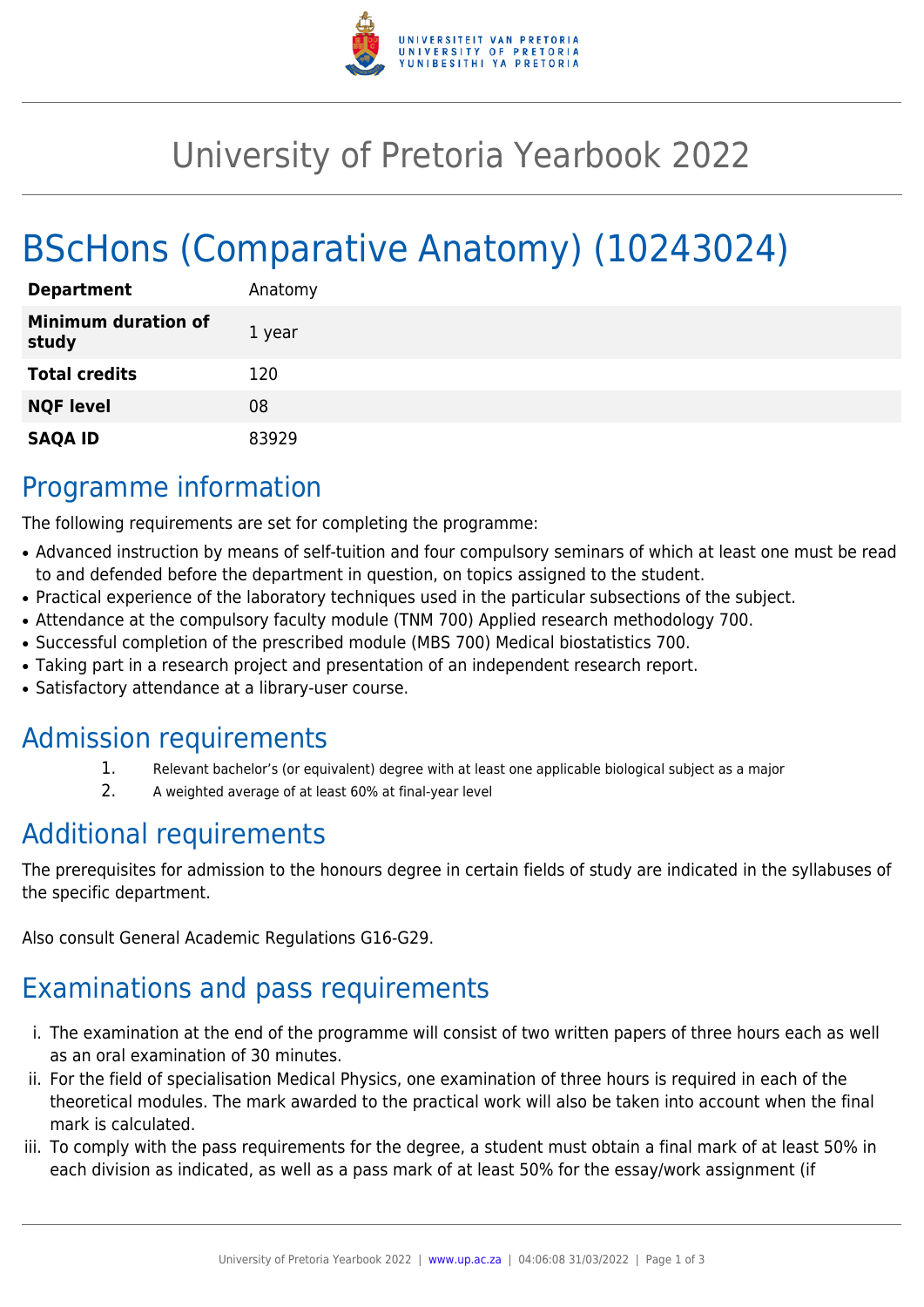

applicable). The stipulations regarding pass requirements for dissertations in the General Academic Regulations apply mutatis mutandis to essays.

iv. Also consult General Academic Regulation G.18 regarding Renewal of registration.

## Pass with distinction

The degree is conferred with distinction on a student who has obtained an average of at least 75% (not rounded) in the examination (written, oral, practical, etc).